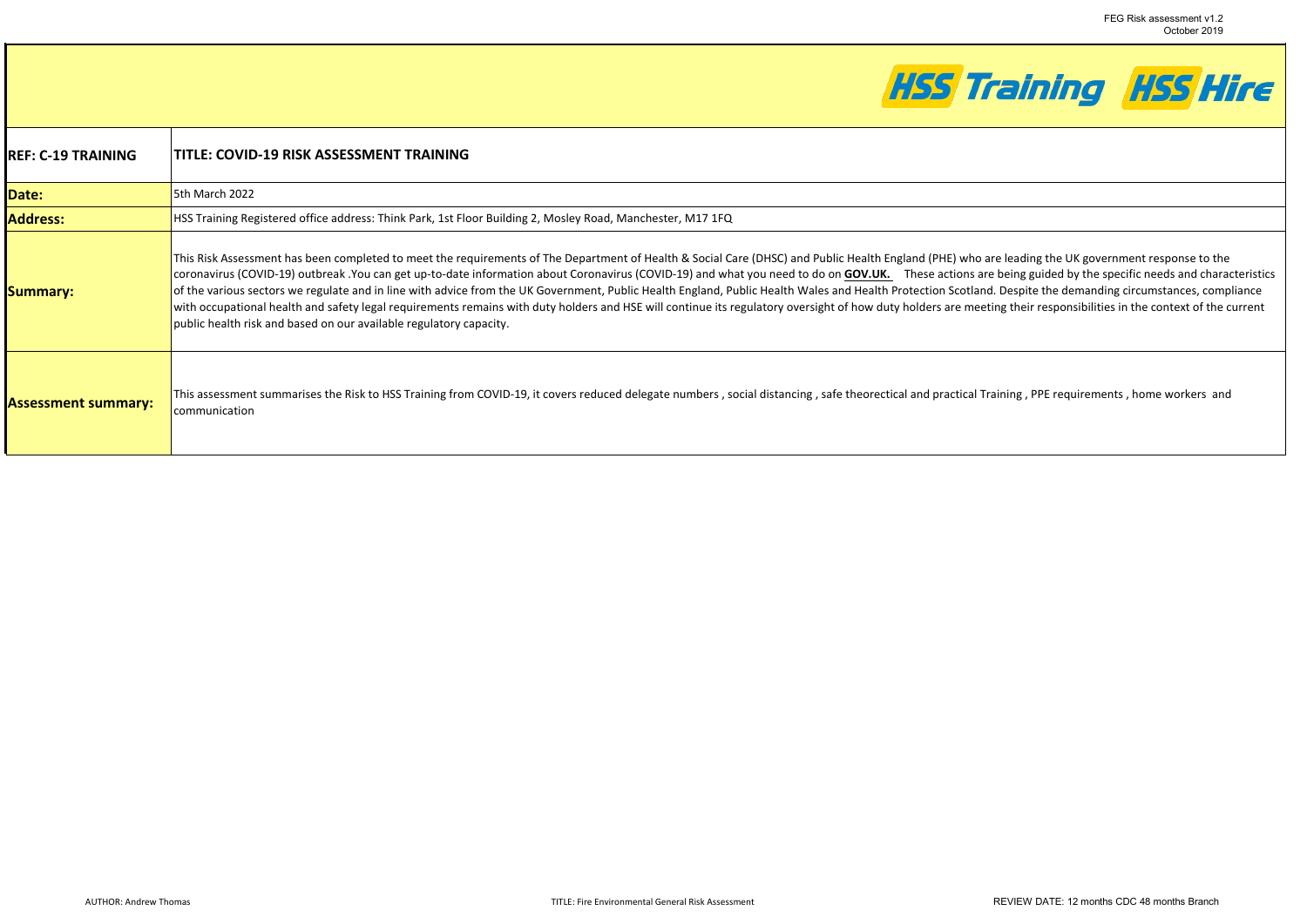| <b>TASK</b>                                                                    | <b>HAZARD</b>                                                                 |                                                                                         | <b>INITIAL RISK</b>                                                             |                                                                                  |                                                                                                | <b>EXISTING CONTROLS IN PLACE</b>                                                                                                                                                                                              |                                                                     | <b>RESIDUAL RISK</b>   |                                                                                     |                                                                                                |
|--------------------------------------------------------------------------------|-------------------------------------------------------------------------------|-----------------------------------------------------------------------------------------|---------------------------------------------------------------------------------|----------------------------------------------------------------------------------|------------------------------------------------------------------------------------------------|--------------------------------------------------------------------------------------------------------------------------------------------------------------------------------------------------------------------------------|---------------------------------------------------------------------|------------------------|-------------------------------------------------------------------------------------|------------------------------------------------------------------------------------------------|
| Identification of the task, associated<br>steps or work related activity       | Immediate hazard description and effect                                       | People at risk                                                                          | <b>Hazard Severity</b>                                                          | Likelihood of<br>Occurrence                                                      | <b>Risk Rating</b>                                                                             | <b>Provide Details of Existing Controls</b>                                                                                                                                                                                    |                                                                     | <b>Hazard Severity</b> | Likelihood of<br>Occurrence                                                         | <b>Risk Rating</b>                                                                             |
| Breakdown of Process, Activity or<br>Task by sequence                          | Describe all hazards identified<br>(and if poss. their effects for each task) | Detail who is at<br>risk. Remember<br>to include other<br>people who may<br>be affected | to controls in place for<br>with<br>each hazard (1 - 5)<br>severity<br>Identify | dentify likelihood with<br>place for<br>- 5)<br>each hazard (1<br>no controls in | from matrix for each<br>hazard-refer to matrix<br>tab for H/M/L rating<br>Classify risk rating | applicable for each hazard.                                                                                                                                                                                                    | Consider Hierarchy of Risk Controls and describe fully all controls |                        | dentify likelihood with<br>place for each hazard<br>(1 - 5)<br>existing controls in | hazard-refer to matrix<br>tab for H/M/L rating<br>from matrix for each<br>Classify risk rating |
| COVID - 19                                                                     |                                                                               |                                                                                         |                                                                                 |                                                                                  |                                                                                                |                                                                                                                                                                                                                                |                                                                     |                        |                                                                                     |                                                                                                |
| Identification of the task, associated<br>steps or work related activity       | Immediate hazard description and effect                                       | People at risk                                                                          | <b>Hazard Severity</b>                                                          | Likelihood of<br>Occurrence                                                      | <b>Risk Rating</b>                                                                             | <b>Provide Details of Existing Controls</b>                                                                                                                                                                                    |                                                                     |                        | Likelihood of<br>Occurrence                                                         | <b>Risk Rating</b>                                                                             |
| Exposure from others due<br>to:                                                | Poor hygiene resulting in ill health and<br>spread of disease                 | Colleagues,<br>delegate,<br>contractor &<br>visitors                                    |                                                                                 |                                                                                  |                                                                                                | Wash your hands thoroughly and regularly. Use                                                                                                                                                                                  | Eliminate                                                           |                        |                                                                                     |                                                                                                |
|                                                                                |                                                                               |                                                                                         |                                                                                 |                                                                                  |                                                                                                | soap and water for at least 20 seconds. Use<br>alcohol-based hand sanitiser if soap and water is<br>not available.<br>Avoid touching your face/eyes/nose/mouth with                                                            | Substitute                                                          |                        |                                                                                     |                                                                                                |
| Have to come into close<br>contact (breaching social<br>distancing guidelines) |                                                                               |                                                                                         | 5                                                                               | 4                                                                                | 20 <sub>1</sub>                                                                                | unwashed hands and cover your cough or sneeze<br>with a tissue then throw it in the bin.<br>Social distancing encouraged and limit non-<br>essential travel where possible<br>All Trainers to have 3 ply face mask, disposable | <b>Eng Control</b>                                                  | 5                      | $\overline{2}$                                                                      | 10                                                                                             |
|                                                                                |                                                                               |                                                                                         |                                                                                 |                                                                                  |                                                                                                |                                                                                                                                                                                                                                | Admin<br>Control                                                    |                        |                                                                                     |                                                                                                |
|                                                                                |                                                                               |                                                                                         |                                                                                 |                                                                                  |                                                                                                | gloves (optional) and sanitiser spray in the<br>classrooms.                                                                                                                                                                    | PPE                                                                 |                        |                                                                                     |                                                                                                |
|                                                                                |                                                                               |                                                                                         |                                                                                 |                                                                                  |                                                                                                | All colleagues to dress appropriately for the                                                                                                                                                                                  | Eliminate                                                           |                        |                                                                                     |                                                                                                |
|                                                                                |                                                                               | Colleagues,                                                                             |                                                                                 |                                                                                  |                                                                                                | weather<br>Welfare facilities provided to shelter from the                                                                                                                                                                     | Substitute                                                          |                        |                                                                                     |                                                                                                |
| Inclement weather                                                              | Cold temperature allows disease to<br>survive                                 | delegate,<br>Contractor &                                                               | 5                                                                               | 3                                                                                | 15                                                                                             | elements<br>Maintain good hygiene measures at all times                                                                                                                                                                        | <b>Eng Control</b>                                                  | 5                      | $\overline{2}$                                                                      | 10                                                                                             |
|                                                                                |                                                                               | visitors                                                                                |                                                                                 |                                                                                  |                                                                                                | Appropriate respiratory protective equipment<br>(RPE) masks to be considered as last resort                                                                                                                                    | Admin<br>Control                                                    |                        |                                                                                     |                                                                                                |
|                                                                                |                                                                               |                                                                                         |                                                                                 |                                                                                  |                                                                                                | however face fit test (FFT) must be completed to<br>ensure mask effectiveness                                                                                                                                                  | PPE                                                                 |                        |                                                                                     |                                                                                                |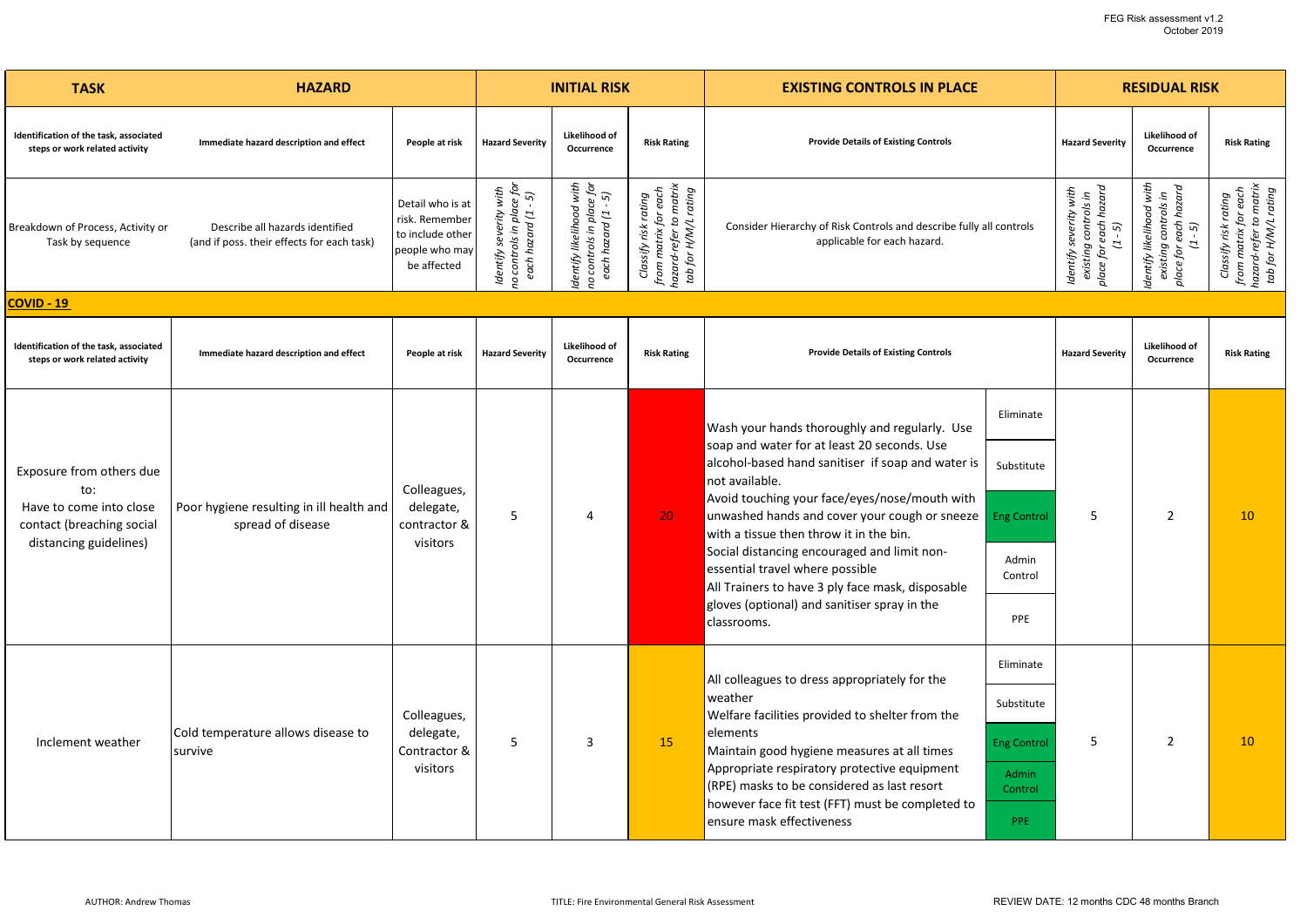| Identification of the task, associated<br>steps or work related activity | Immediate hazard description and effect                                  | People at risk                                       | <b>Hazard Severity</b> | Likelihood of<br>Occurrence | <b>Risk Rating</b> | <b>Provide Details of Existing Controls</b>                                                                                                                                                                                                                                                                                                                                                                                                                                                                                                                                                                                                                                                                                                                                                                                                                                                                                                                                                                                                                                                                                                                                                                                                                                                                              |                                                                          | <b>Hazard Severity</b> | Likelihood of<br>Occurrence | <b>Risk Rating</b> |
|--------------------------------------------------------------------------|--------------------------------------------------------------------------|------------------------------------------------------|------------------------|-----------------------------|--------------------|--------------------------------------------------------------------------------------------------------------------------------------------------------------------------------------------------------------------------------------------------------------------------------------------------------------------------------------------------------------------------------------------------------------------------------------------------------------------------------------------------------------------------------------------------------------------------------------------------------------------------------------------------------------------------------------------------------------------------------------------------------------------------------------------------------------------------------------------------------------------------------------------------------------------------------------------------------------------------------------------------------------------------------------------------------------------------------------------------------------------------------------------------------------------------------------------------------------------------------------------------------------------------------------------------------------------------|--------------------------------------------------------------------------|------------------------|-----------------------------|--------------------|
| Symptoms of COVID-19                                                     | Cough, high temperature, shortness of<br>breath. Loss of taste and smell | Colleagues,<br>delegate,<br>contractor &<br>visitors | 5                      | 5                           | 25                 | Requirements for self-isolation vary across the<br>UK. Check the policies in place in your region for<br>local authority Guidance. You are advised<br>however, to stay at home if you can, and avoid<br>contact with other people.<br>Wash hands with soap and water often - do this<br>for at least 20 seconds.<br>Alcohol based hand sanitisers are provided where<br>appropriate and should be used.<br>Always wash your hands when you arrive home<br>or at work.<br>Cover your mouth and nose with a tissue or your<br>sleeve (not your hands) when you cough or<br>sneeze.<br>Put tissues in the bin immediately and wash your<br>hands afterwards.<br>Avoid close contact with people and especially<br>with those who are unwell. (remember social<br>distancing)<br>If returning from high risk locations check the<br>policies in place in your region for local authority<br>Guidance on self-isolation.<br>Contingency plan to ensure competent resource<br>is available should additional cover be required.<br>Regularly review control measures in line with<br>authority guidance.<br>Warning notices to be placed in the workplace<br>reminding people to wash their hands and keep<br>to social distancing<br>Regular reviews of control measures in line with<br>latest World Health Organization and | Eliminate<br>Substitute<br><b>Eng Control</b><br><b>Admin</b><br>Control | 5                      | $\overline{2}$              | 10                 |
|                                                                          |                                                                          |                                                      |                        |                             |                    | governmental guidance is to be undertaken.<br>Where necessary vulnerable groups have their<br>work activity/environment changed to minimise<br>risk.<br>Do not take any antibiotics as they do not work<br>against viruses.                                                                                                                                                                                                                                                                                                                                                                                                                                                                                                                                                                                                                                                                                                                                                                                                                                                                                                                                                                                                                                                                                              | PPE                                                                      |                        |                             |                    |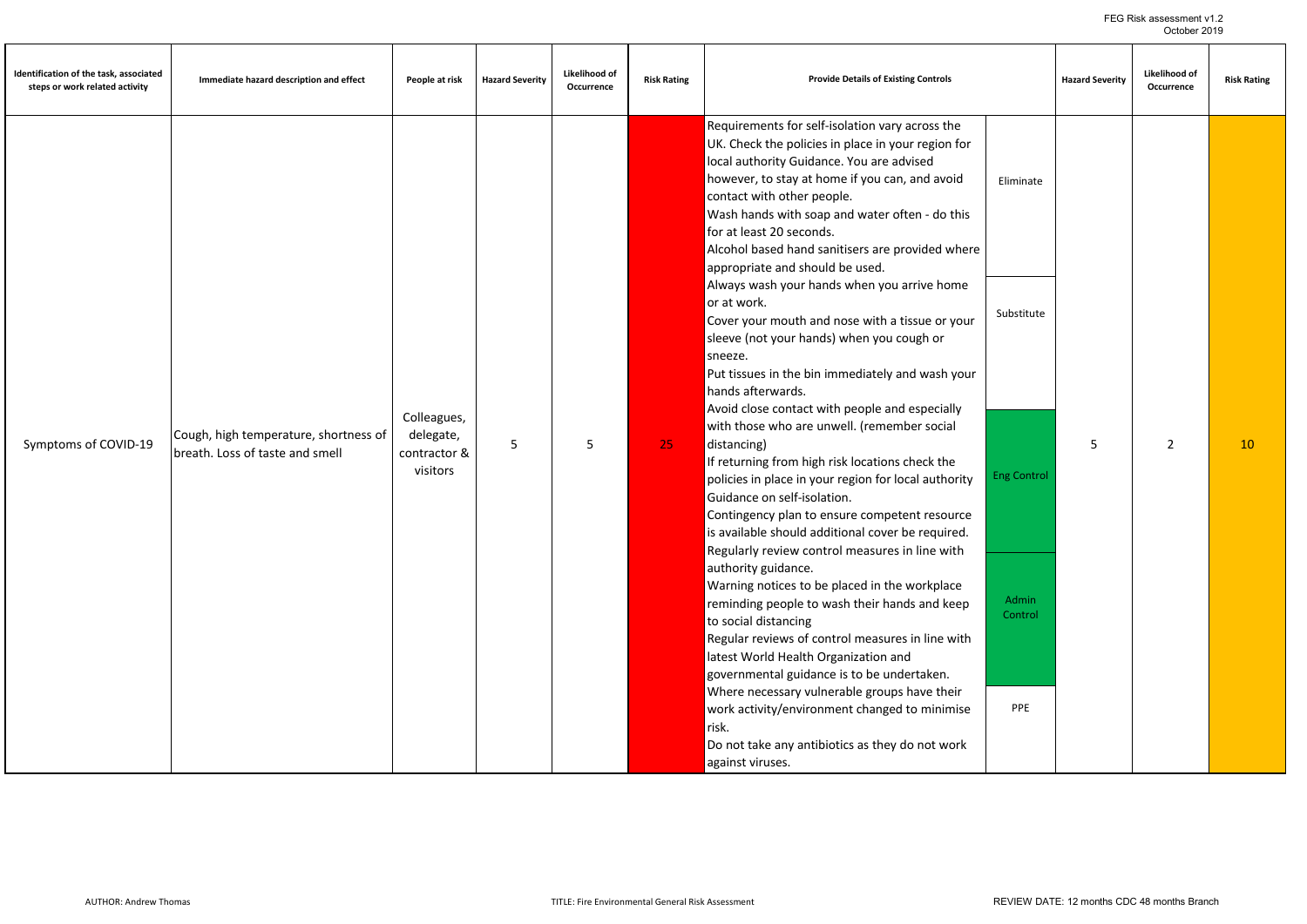| Identification of the task, associated<br>steps or work related activity | Immediate hazard description and effect                | People at risk                                       | <b>Hazard Severity</b> | Likelihood of<br>Occurrence | <b>Risk Rating</b> | <b>Provide Details of Existing Controls</b>                                                                                                                                                                                                                                                                                                                                                                                                                                                                                                                                                                                                                                                                                                                                                                                                                                                                                                                                                                                                                                                                                                                                                                                                                                                                                                                                                                                                                                                                                                                     |                                                                          | <b>Hazard Severity</b> | Likelihood of<br>Occurrence | <b>Risk Rating</b> |
|--------------------------------------------------------------------------|--------------------------------------------------------|------------------------------------------------------|------------------------|-----------------------------|--------------------|-----------------------------------------------------------------------------------------------------------------------------------------------------------------------------------------------------------------------------------------------------------------------------------------------------------------------------------------------------------------------------------------------------------------------------------------------------------------------------------------------------------------------------------------------------------------------------------------------------------------------------------------------------------------------------------------------------------------------------------------------------------------------------------------------------------------------------------------------------------------------------------------------------------------------------------------------------------------------------------------------------------------------------------------------------------------------------------------------------------------------------------------------------------------------------------------------------------------------------------------------------------------------------------------------------------------------------------------------------------------------------------------------------------------------------------------------------------------------------------------------------------------------------------------------------------------|--------------------------------------------------------------------------|------------------------|-----------------------------|--------------------|
| Serious respiratory illness                                              | Persons with underlying illness<br>(Vulnerable Groups) | Colleagues,<br>delegate,<br>contractor &<br>visitors | 4                      | 4                           | 16                 | <b>Suspected / Confirmed Cases</b><br>If an individual becomes unwell within the<br>workplace wherever possible they are to be<br>isolated away from other staff - observing and<br>maintaining social distance, and preferably in a<br>separate area/room with separate bathroom<br>facilities if possible. Management and or<br>Employer are to be informed immediately and<br>employee/delegate sent home.<br>If the employee/delegate has any Symptoms<br>however mild, they are to stay at home and not<br>leave their house for 10 days from when the<br>symptoms started (follow government self-<br>isolation guidance).<br>If the employees and or delegates are of a<br>vulnerable group, symptoms worsen during home<br>isolation or are no better after 7 days they should<br>Contact NHS111 online (https://111.nhs.uk/) or if<br>no internet access call NHS111 and follow<br>guidance given. For an emergency call 999.<br>Consider additional support required to individual<br>and others.<br>Deep clean work environment.<br>Identify as far as possible potential persons who<br>may also be affected.<br>Dispose of waste in line local guidance. - Treat as<br>clinical waste.<br>Following any confirmation of a case within the<br>workplace, if the individual is advised to self-<br>isolate, notify all employees and undertake deep<br>clean. It may be necessary to notify local health<br>authorities.<br>Confirmed cases are not to attend work until<br>isolation process is complete and they are<br>discharged as appropriate. | Eliminate<br>Substitute<br><b>Eng Control</b><br>Admin<br>Control<br>PPE | 4                      | $\overline{2}$              | 8                  |
|                                                                          |                                                        |                                                      |                        |                             |                    |                                                                                                                                                                                                                                                                                                                                                                                                                                                                                                                                                                                                                                                                                                                                                                                                                                                                                                                                                                                                                                                                                                                                                                                                                                                                                                                                                                                                                                                                                                                                                                 |                                                                          |                        |                             |                    |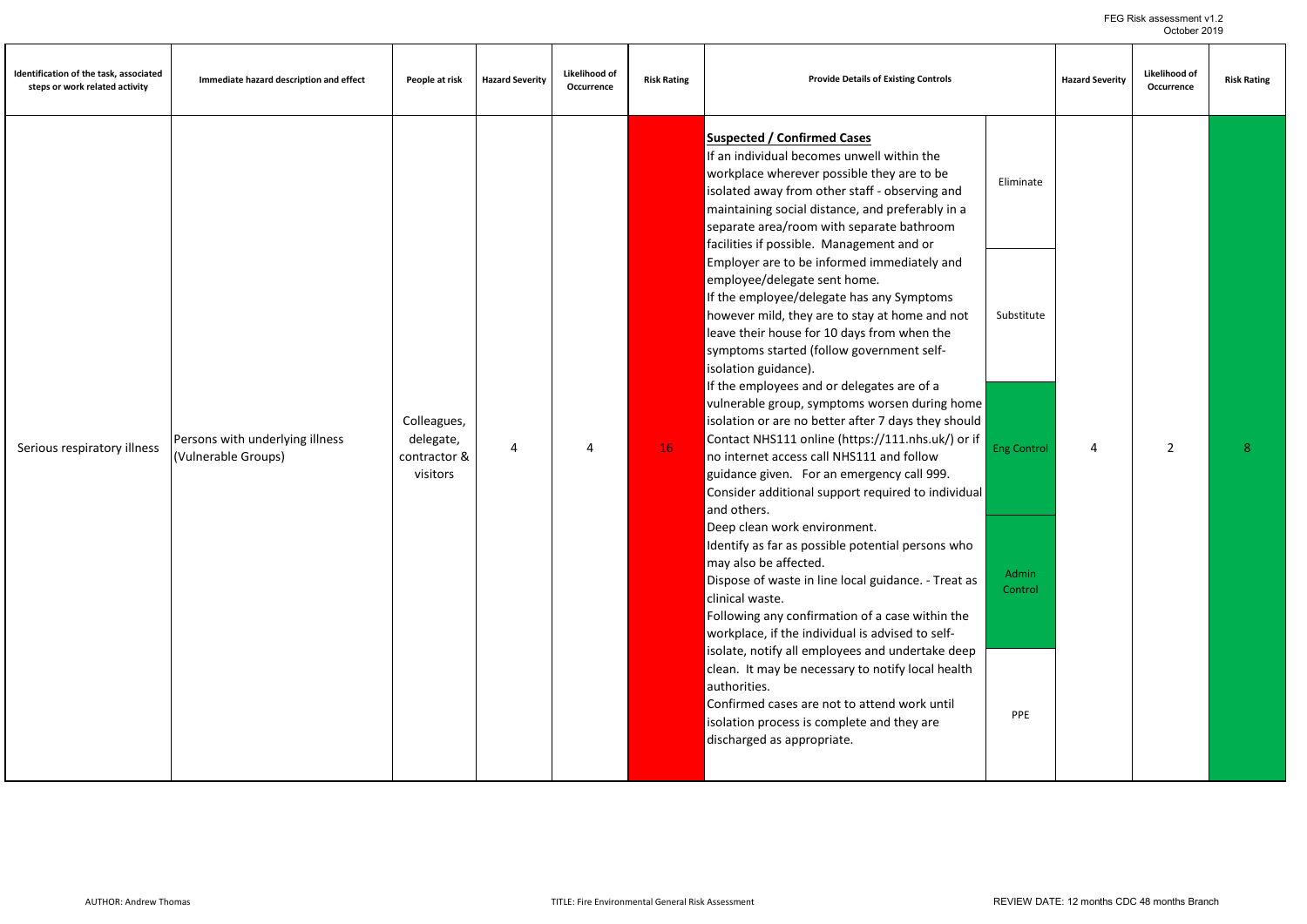| Identification of the task, associated<br>steps or work related activity | Immediate hazard description and effect                     | People at risk                                        | <b>Hazard Severity</b> | Likelihood of<br>Occurrence | <b>Risk Rating</b> | <b>Provide Details of Existing Controls</b>                                                                                                                                                                                                                                                                                                                                                                                                                                                                 |                                                             | <b>Hazard Severity</b> | Likelihood of<br>Occurrence | <b>Risk Rating</b> |
|--------------------------------------------------------------------------|-------------------------------------------------------------|-------------------------------------------------------|------------------------|-----------------------------|--------------------|-------------------------------------------------------------------------------------------------------------------------------------------------------------------------------------------------------------------------------------------------------------------------------------------------------------------------------------------------------------------------------------------------------------------------------------------------------------------------------------------------------------|-------------------------------------------------------------|------------------------|-----------------------------|--------------------|
| General travel                                                           | Access / egress to HSS Hire and<br><b>Training Locatios</b> | Colleagues,<br>delegates,<br>contractor &<br>visitors | $\overline{4}$         | 4                           | 16                 | Please continue to follow any further national<br>government advice provided<br>Monitor site access points to enable social<br>distancing - change the number of access points,<br>either increase to reduce congestion or decrease<br>to enable monitoring<br>Require all trainers and delegates to wash or<br>clean their hands on arrival entering or leaving<br>the site<br>Allow plenty of space (observe social distance in<br>line with Government guidance) between people<br>waiting to enter site | Substitute<br><b>Eng Control</b><br>Admin<br>Control<br>PPE | 4                      | $\overline{2}$              | 8                  |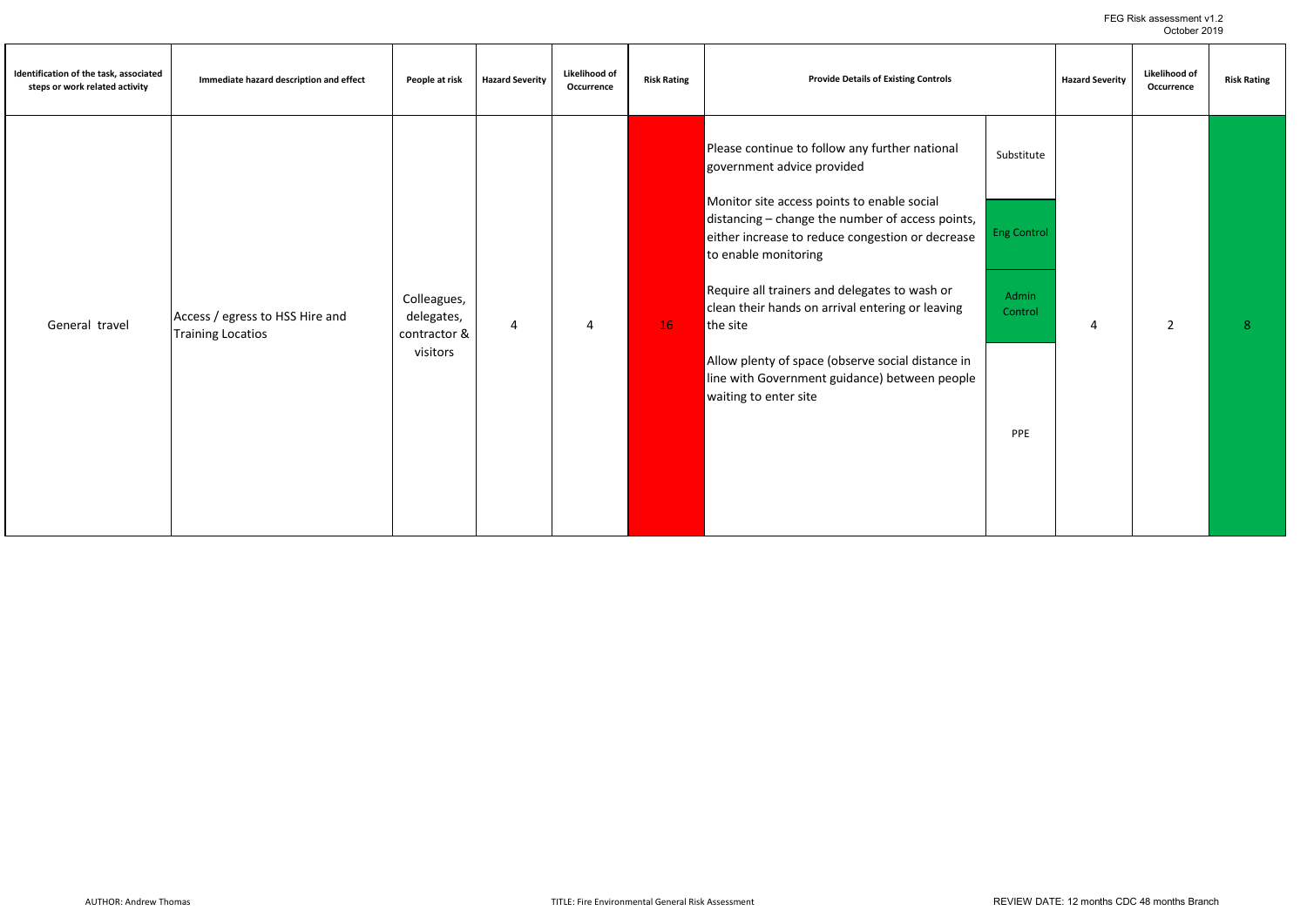FEG Risk assessment v1.2 October 2019

| Identification of the task, associated<br>steps or work related activity | Immediate hazard description and effect                                                                                                       | People at risk                                       | <b>Hazard Severity</b> | Likelihood of<br>Occurrence | <b>Risk Rating</b> | <b>Provide Details of Existing Controls</b>                                                                                                                                                                                                                                                                                |                                                                                 | <b>Hazard Severity</b> | Likelihood of<br>Occurrence | <b>Risk Rating</b> |
|--------------------------------------------------------------------------|-----------------------------------------------------------------------------------------------------------------------------------------------|------------------------------------------------------|------------------------|-----------------------------|--------------------|----------------------------------------------------------------------------------------------------------------------------------------------------------------------------------------------------------------------------------------------------------------------------------------------------------------------------|---------------------------------------------------------------------------------|------------------------|-----------------------------|--------------------|
| Operating Procedure /<br>Training on Site                                | driver safety compromised through<br>lack of controls and cleaning materials                                                                  | Colleagues,<br>delegate,<br>contractor &<br>visitors | 4                      |                             | 16                 | Contact Site 24 hours prior to delivery, Request<br>Risk Assessment and Or Control Measures for the<br>site, carry Sanitiser spray, Vehicle cleaning<br>material and process, PPE issued as required to<br>utilise and wear, Site specific temperature checks<br>as and when required, Hand sanitiser available for<br>all | Eliminate<br>Substitute<br><b>Eng Control</b><br>Admin<br>Control<br>PPE        | Δ                      | $\overline{2}$              |                    |
| Home Workers                                                             | Lack of health and safety<br>responsibilities for home workers, no<br>communication with them, self<br>isolation, mental health and wellbeing | Colleagues,<br>contactors &<br>delegate              | $\overline{4}$         |                             | 12                 | Regular confrence calls for groups or personal<br>calls to colleagues, Colleagues guide to change<br>process released, Working from home guide<br>process released, Mental health and wellbeing<br>information available                                                                                                   | Eliminate<br>Substitute<br><b>Eng Control</b><br><b>Admin</b><br>Control<br>PPE | 4                      | $\overline{2}$              |                    |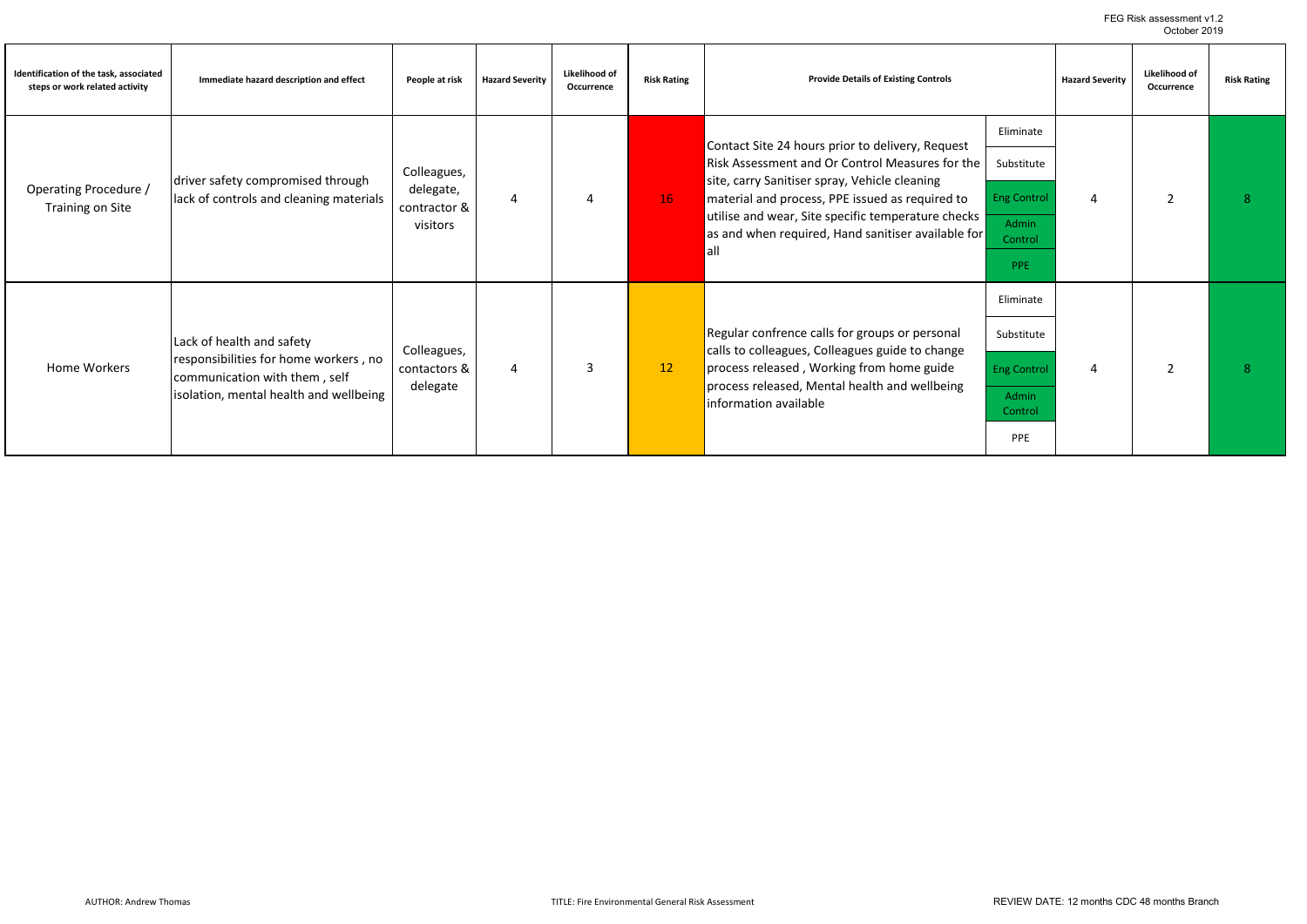| Identification of the task, associated<br>steps or work related activity | Immediate hazard description and effect                                                                              | People at risk                                         | <b>Hazard Severity</b> | Likelihood of<br>Occurrence | <b>Risk Rating</b> | <b>Provide Details of Existing Controls</b>                                                                                                                                                                                                                                                                                                                                                                                                                                                 |                                                                                 | <b>Hazard Severity</b> | <b>Likelihood of</b><br>Occurrence | <b>Risk Rating</b> |
|--------------------------------------------------------------------------|----------------------------------------------------------------------------------------------------------------------|--------------------------------------------------------|------------------------|-----------------------------|--------------------|---------------------------------------------------------------------------------------------------------------------------------------------------------------------------------------------------------------------------------------------------------------------------------------------------------------------------------------------------------------------------------------------------------------------------------------------------------------------------------------------|---------------------------------------------------------------------------------|------------------------|------------------------------------|--------------------|
| <b>HSS HIRE &amp; TRAINING FACILLITIES</b>                               |                                                                                                                      |                                                        |                        |                             |                    |                                                                                                                                                                                                                                                                                                                                                                                                                                                                                             |                                                                                 |                        |                                    |                    |
| Lack of signage or<br>instructions                                       | Delegates & visitors wandering<br>around the warehouse and<br>exposing themselves and others to<br>risks             | Colleagues,<br>Contractors,<br>Delegate &<br>visitors  | 3                      | $\Delta$                    | 12                 | Parking and or Holding areas have been created<br>with signage with clear instructions to "stay in<br>their Vehicle or in Holding Area (maintaining<br>Social Distancing), contact the designated<br>number and only depart your vehicle when you<br>have been instructed by HSS Training staff<br>member to proceed to training location", this is<br>to help protect the HSS colleagues, delegates and<br>customer in order to reduce the risk of contact or<br>face to face interaction, | Eliminate<br>Substitute<br><b>Eng Control</b><br><b>Admin</b><br>Control<br>PPE | 3                      | $\overline{2}$                     | 6                  |
| Trips or Falls resulting to<br>accidents or near misses                  | Equipment not stored in the Click &<br>Collect area or stored correctly<br>following the return of equipment.        | Colleagues,<br>contractors,<br>delegates &<br>visitors | 3                      | $\Delta$                    | 12                 | Equipment waiting to go out or returned is<br>removed from the Customer Service Area in order<br>to prevent visitors, delegates and colleagues<br>tripping. The items are stored within the<br>warehouse in the designated "going out bays or<br>returned equipment cages", all of which are have<br>the correct signage on them to prevent<br>equipment being mixed up.                                                                                                                    | Eliminate<br>Substitute<br><b>Eng Control</b><br>Admin<br>Control<br>PPE        | 3                      | $\overline{2}$                     | 6                  |
| Contractors, delegates &<br>visitors                                     | Poorly communicated safety site rules<br>do not adequately inform visitors of<br>PPE rules & site safety provisions. | Colleagues,<br>contractors,<br>delegates &<br>visitors | 3                      | $\overline{3}$              | 9 <sup>°</sup>     | All visitors arrive at the Click & Collect area,<br>phone the designated phone number, and follow<br>the HSS hire Colleagues instructions to site safety<br>and loading /unloading procedure on Click and<br>Collect . Also a Click & Collect Tool Box Talk to be<br>rolled out to all colleagues involved.                                                                                                                                                                                 | Eliminate<br>Substitute<br><b>Eng Control</b><br><b>Admin</b><br>Control<br>PPE | 3                      | $\overline{2}$                     | 6                  |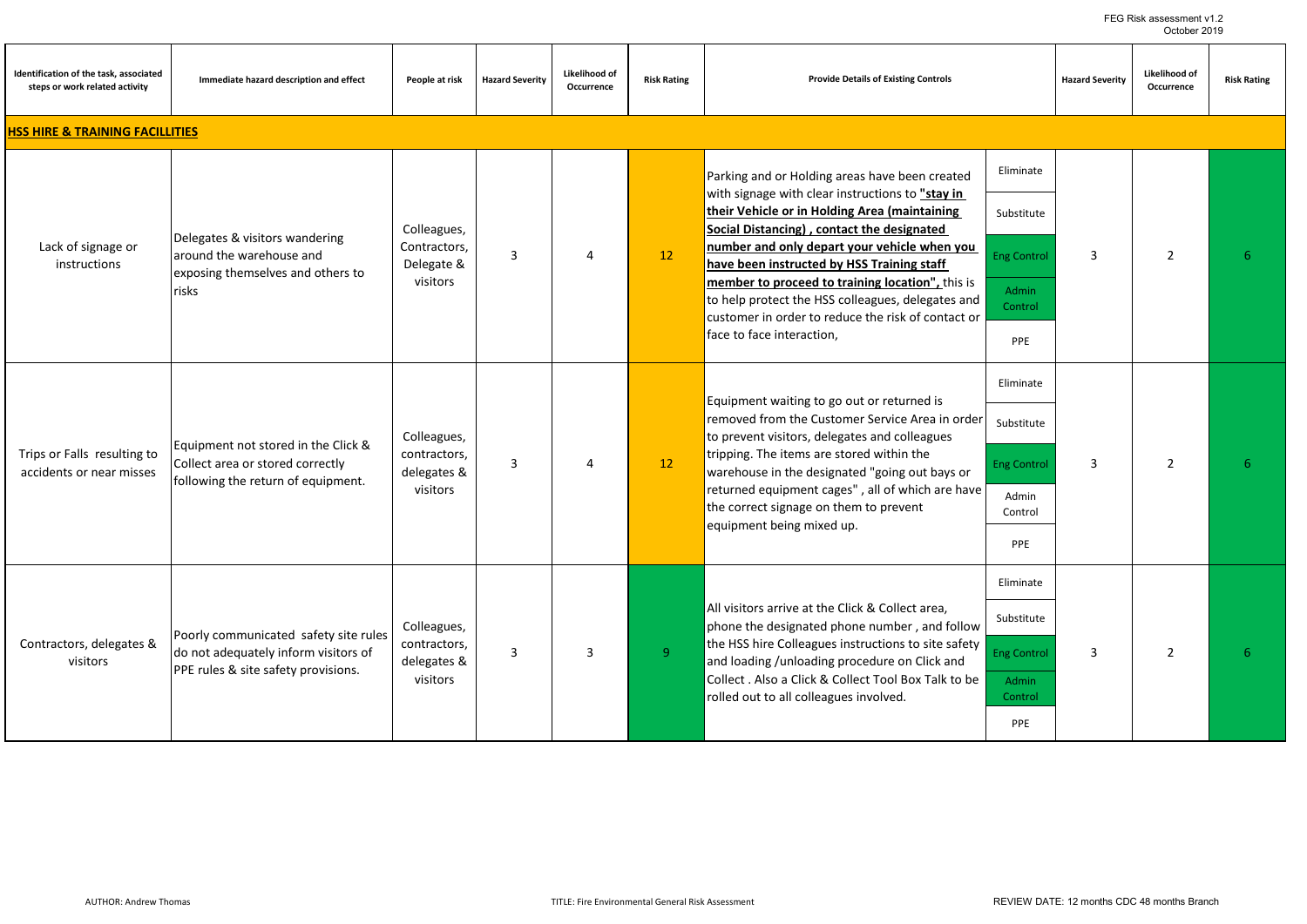| Identification of the task, associated<br>steps or work related activity | Immediate hazard description and effect                                                              | People at risk                                         | <b>Hazard Severity</b> | Likelihood of<br>Occurrence | <b>Risk Rating</b> | <b>Provide Details of Existing Controls</b>                                                                                                                                                                                                                                                          |                                               | <b>Hazard Severity</b> | Likelihood of<br>Occurrence | <b>Risk Rating</b> |
|--------------------------------------------------------------------------|------------------------------------------------------------------------------------------------------|--------------------------------------------------------|------------------------|-----------------------------|--------------------|------------------------------------------------------------------------------------------------------------------------------------------------------------------------------------------------------------------------------------------------------------------------------------------------------|-----------------------------------------------|------------------------|-----------------------------|--------------------|
| <b>HSS Theory Training Controls</b>                                      |                                                                                                      |                                                        |                        |                             |                    |                                                                                                                                                                                                                                                                                                      |                                               |                        |                             |                    |
| Group training in a class<br>room environment                            | Social distancing                                                                                    | Colleagues,<br>delegates &<br>contactors               | 5                      | 3                           | 15                 | In line with HSS Training Theoretical Dynamic Risk<br>Assessment                                                                                                                                                                                                                                     | <b>Admin</b><br>Control                       | 5                      | 3                           | 15                 |
| Group training in a class<br>room environment                            | Ventilation and Air Conditioning                                                                     | Colleagues,<br>delegates &<br>contactors               | 5                      | 3                           | 15                 | Maintain a good supply of fresh air ventilation, In<br>line with HSS Training Theoretical Dynamic Risk<br>Assessment                                                                                                                                                                                 | Admin<br>Control                              | 5                      | $\overline{3}$              | 15                 |
| <b>HSS Practical Training Controls</b>                                   |                                                                                                      |                                                        |                        |                             |                    |                                                                                                                                                                                                                                                                                                      |                                               |                        |                             |                    |
| Equipment operation &<br>assessment                                      | Equipment use and practical area                                                                     | Colleagues,<br>delegates &<br>contactors               | 5                      | 3                           | 15                 | In line with HSS Training Practical Dynamic Risk<br>Assessment                                                                                                                                                                                                                                       | <b>Admin</b><br>Control                       | 5                      | 3                           | 15                 |
| Equipment operation &<br>assessment                                      | Adequate Ventilation in practical area                                                               | Colleagues,<br>delegates &<br>contactors               | 5                      | 3                           | 15                 | Maintain a good supply of fresh air ventilation,<br>When conducting Confined Space training<br>ensure we open all access / egress doors /<br>hatches to vent through pre and post practical<br>training, Keep In line with HSS Training Practical<br>Dynamic Risk Assessment                         | Admin<br>Control                              | 5                      | $\overline{3}$              | 15                 |
| <b>HSS Facillities General Controls</b>                                  |                                                                                                      |                                                        |                        |                             |                    |                                                                                                                                                                                                                                                                                                      |                                               |                        |                             |                    |
|                                                                          |                                                                                                      |                                                        |                        |                             |                    | The general cleaning is completed by the<br>colleagues in the location daily to ensure the<br>standards are consistent, The Site Manager                                                                                                                                                             | Eliminate                                     |                        |                             |                    |
|                                                                          |                                                                                                      |                                                        |                        |                             |                    | ensures that all work areas are cleaned with the<br>appropriate cleanng materials by all colleagues,                                                                                                                                                                                                 | Substitute                                    |                        |                             |                    |
| facilities                                                               | Canteen, Toilets and welfare Poorly maintained facilities, cleaning<br>regimes leading to ill health | Colleagues,<br>contractors,<br>delegates &<br>visitors | 4                      | 3                           | 12                 | The Site Manager ensures adequate quantities of<br>blue roll, soap, washing liquid, loo roll and<br>cleaning solutions and supplies are stocked at all<br>times. To comply with the COSHH policy, the<br>approved products are all entered onto the HSS<br>approved COSHH Management System "Sypol". | <b>Eng Control</b><br><b>Admin</b><br>Control | 4                      | $\overline{2}$              | 8                  |
|                                                                          |                                                                                                      |                                                        |                        |                             |                    | All Products are ordered from HSS's prefered<br>suppliers.                                                                                                                                                                                                                                           | PPE                                           |                        |                             |                    |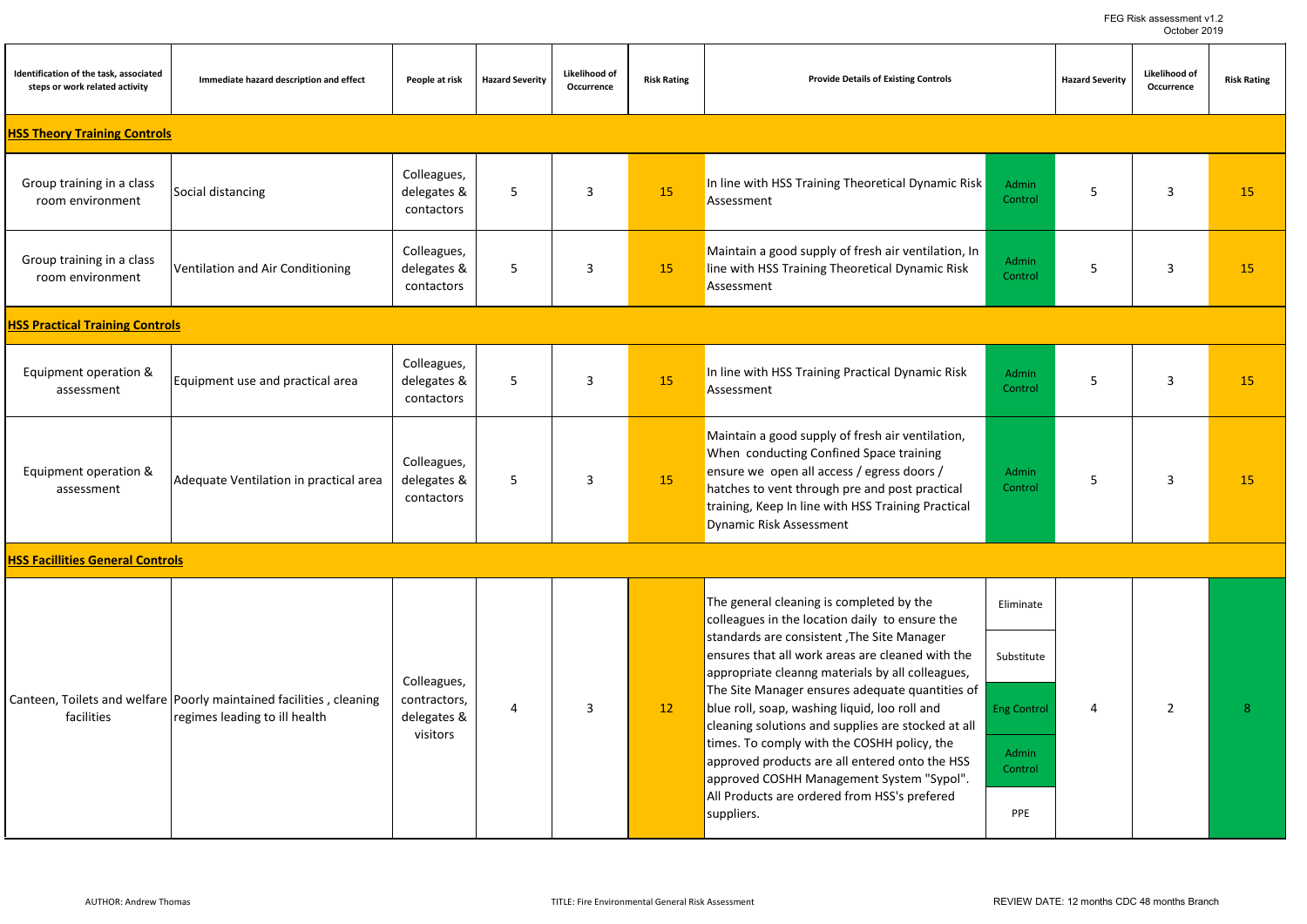FEG Risk assessment v1.2 October 2019

| Identification of the task, associated<br>steps or work related activity | Immediate hazard description and effect                                  | People at risk                          | <b>Hazard Severity</b> | Likelihood of<br>Occurrence | <b>Risk Rating</b> | <b>Provide Details of Existing Controls</b>                                                                                                           |                    | <b>Hazard Severity</b> | Likelihood of<br>Occurrence | <b>Risk Rating</b> |
|--------------------------------------------------------------------------|--------------------------------------------------------------------------|-----------------------------------------|------------------------|-----------------------------|--------------------|-------------------------------------------------------------------------------------------------------------------------------------------------------|--------------------|------------------------|-----------------------------|--------------------|
|                                                                          |                                                                          |                                         |                        |                             |                    | Delegates are to be briefed on control measures<br>to and from the practical areas and are to be                                                      | Eliminate          |                        |                             |                    |
|                                                                          | Poor housekeeping standards cause                                        | Colleagues,                             |                        |                             |                    | escorted at all times, Housekeeping is supervised<br>by the location management and                                                                   | Substitute         |                        |                             |                    |
| Housekeeping in the<br>warehouse                                         | personal injury, illness or cause unsafe<br>acts.                        | contractors,<br>delegates &             | 3                      | 4                           | 12                 | assessed/documented on the location's site walk.<br>The site walk through assessments highlights                                                      | Eng Control        | 3                      | 1                           | 3                  |
|                                                                          |                                                                          | visitors                                |                        |                             |                    | poor practice detailing corrective actions and sign<br>off to ensure compliance. Random audits                                                        | Admin<br>Control   |                        |                             |                    |
|                                                                          |                                                                          |                                         |                        |                             |                    | completed by the HSEQ Team monitor the<br>standards independently.                                                                                    | PPE                |                        |                             |                    |
|                                                                          |                                                                          |                                         |                        |                             |                    |                                                                                                                                                       | Eliminate          |                        |                             |                    |
|                                                                          | Quality issues arise from poor<br>segregation: equipment not cleaned in  | Colleagues,                             |                        |                             |                    | Bays are provided for segregating equipment: test<br>and run and available. These areas have adequate                                                 | Substitute         |                        |                             | 6                  |
| Segregation of kit returned                                              | accordance with Click & Collect<br>cleaning process leading to the       | contractors,<br>delegates &<br>visitors | 3                      | 3                           | 9 <sup>°</sup>     | sanitiser sprays and cloths available to clean<br>"points of contact" for kit going out or coming<br>back from hire to reduce the risk of spreading   | <b>Eng Control</b> | 3                      | $\overline{2}$              |                    |
|                                                                          | transfer of diseases                                                     |                                         |                        |                             |                    | diseases,                                                                                                                                             | Admin<br>Control   |                        |                             |                    |
|                                                                          |                                                                          |                                         |                        |                             |                    |                                                                                                                                                       | PPE                |                        |                             |                    |
|                                                                          |                                                                          |                                         |                        |                             |                    |                                                                                                                                                       | Eliminate          |                        |                             |                    |
|                                                                          |                                                                          |                                         |                        |                             |                    | PPE is worn by all colleagues to comply with the<br>company policy and HSE and PHE guidelines. The                                                    |                    |                        |                             |                    |
|                                                                          |                                                                          |                                         |                        |                             |                    | departmental managers are responsible for<br>ensuring the policy is implemented. Mandatory                                                            | Substitute         |                        |                             |                    |
|                                                                          | PPE is not worn in accordance with the<br>HSS PPE Policy and HSE and PHE | Colleagues,<br>contractors,             |                        |                             |                    | PPE is required for all manual tasks: safety<br>footwear, Hi-vis, gloves, bump cap, masks Etc. All<br>PPE is supplied free of charge and ordered from |                    |                        |                             |                    |
| PPE Compliance                                                           | guidelines, not complying could lead to<br>the transfer of diseases      | delegates &<br>visitors                 | 4                      | 4                           | 16                 | HSS's prefered suppliers. Items of PPE are sourced<br>by an approval process requiring the HSEQ Teams                                                 | <b>Eng Control</b> | $\overline{a}$         | $\overline{2}$              | $\mathbf{R}$       |
|                                                                          |                                                                          |                                         |                        |                             |                    | sign off. When a new item is issued or replaced<br>the manager updates the colleagues WPSR sheet.                                                     | Admin              |                        |                             |                    |
|                                                                          |                                                                          |                                         |                        |                             |                    | The Disciplinary Procedure can be implemented<br>for colleagues who fail to adhere to company                                                         | Control            |                        |                             |                    |
|                                                                          |                                                                          |                                         |                        |                             |                    | policy.                                                                                                                                               | PPE                |                        |                             |                    |
|                                                                          |                                                                          |                                         |                        |                             |                    |                                                                                                                                                       |                    |                        |                             |                    |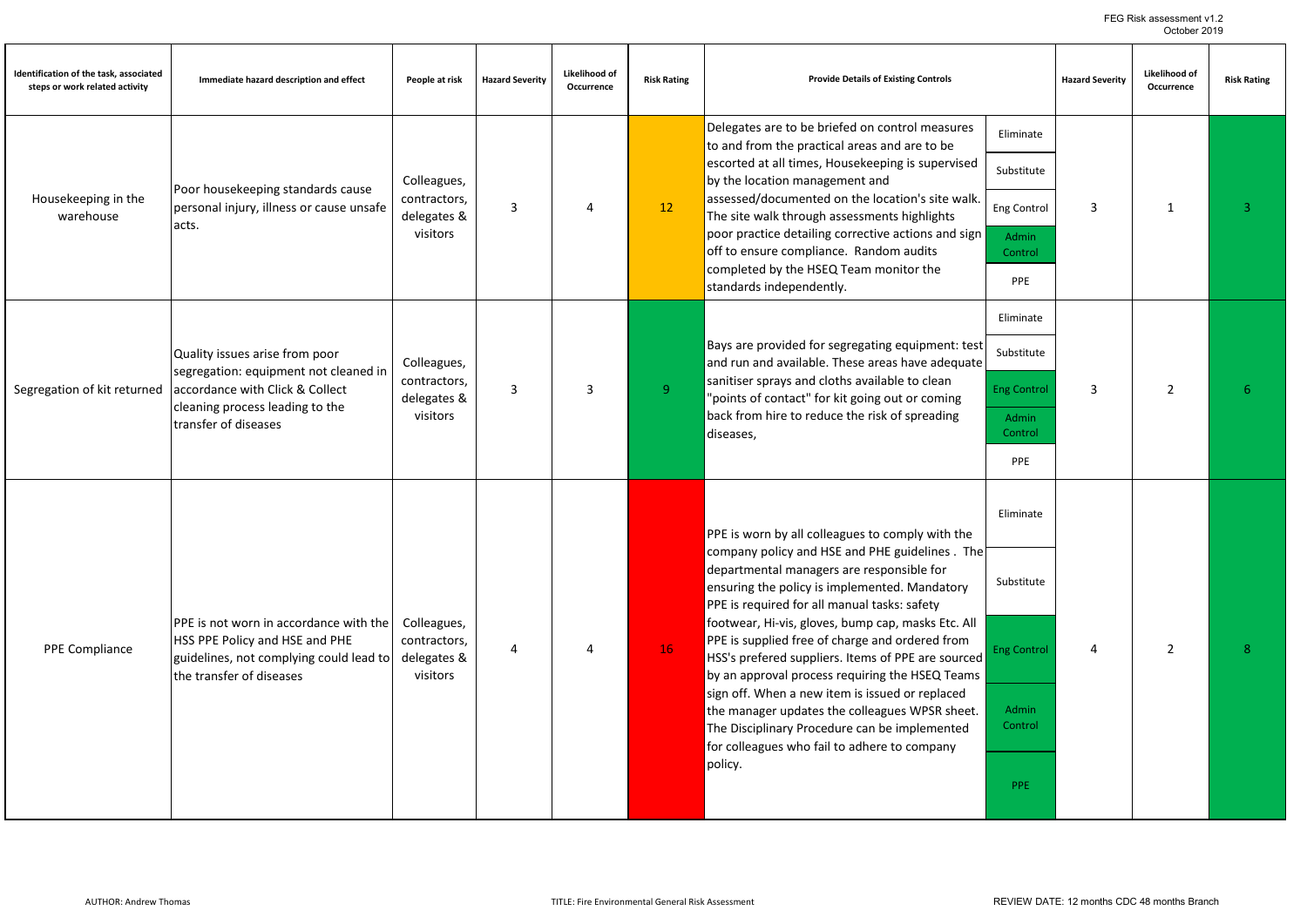FEG Risk assessment v1.2 October 2019

| Identification of the task, associated<br>steps or work related activity | Immediate hazard description and effect                                                                                         | People at risk                                  | <b>Hazard Severity</b> | Likelihood of<br>Occurrence | <b>Risk Rating</b> | <b>Provide Details of Existing Controls</b>                                                                                                                                                                                                                                                                                                                                |                    | <b>Hazard Severity</b> | Likelihood of<br>Occurrence | <b>Risk Rating</b> |
|--------------------------------------------------------------------------|---------------------------------------------------------------------------------------------------------------------------------|-------------------------------------------------|------------------------|-----------------------------|--------------------|----------------------------------------------------------------------------------------------------------------------------------------------------------------------------------------------------------------------------------------------------------------------------------------------------------------------------------------------------------------------------|--------------------|------------------------|-----------------------------|--------------------|
|                                                                          |                                                                                                                                 |                                                 |                        |                             |                    | The HSS group COSHH policy is available,<br>Cleaning products that are in daily use are to be                                                                                                                                                                                                                                                                              | Eliminate          |                        |                             |                    |
|                                                                          | COSHH storage and poor use                                                                                                      |                                                 |                        |                             |                    | stored in designated areas within the test and run<br>areas or storage cupboards away from heat or<br>direct sunlight sources. All COSHH products are                                                                                                                                                                                                                      | Substitute         |                        |                             |                    |
| <b>COSHH</b>                                                             | contaminate the work space. COSHH<br>products are ingested, injected,<br>absorbed or inhaled leading to ill                     | Colleagues,<br>contactors &<br><b>Delegates</b> | $\overline{4}$         | 3                           | 12                 | loaded on to the central online data base Sypol<br>which produces the COSHH assessments and data                                                                                                                                                                                                                                                                           | <b>Eng Control</b> | 4                      | $\overline{2}$              | 8                  |
|                                                                          | health.                                                                                                                         |                                                 |                        |                             |                    | sheets, Only one of each COSHH container is to<br>be kept in use on the work benches All COSHH<br>products are sourced and supplied from central                                                                                                                                                                                                                           | Admin<br>Control   |                        |                             |                    |
|                                                                          |                                                                                                                                 |                                                 |                        |                             |                    | purchasing who audit and assess COSHH<br>products.                                                                                                                                                                                                                                                                                                                         | PPE                |                        |                             |                    |
| Hazardous waste of Gloves,                                               |                                                                                                                                 |                                                 |                        | 3                           |                    | All returned and training equipment to go<br>through the test and run procedure and service<br>techs to use the correct methods of cleaning and<br>disposing of Hazardous waste by having the<br>correct controls in place by means of having the<br>correct bins for Cleaning Rag, Gloves Etc. these<br>would be disposed of via HSS Hire's Waste<br>Contractor "SLICKER" | Eliminate          |                        |                             |                    |
|                                                                          | Waste is not disposed of via the<br>correct waste stream causing cross<br>contamination and spread of disease<br>and ill health | Colleagues                                      | 4                      |                             |                    |                                                                                                                                                                                                                                                                                                                                                                            | Substitute         |                        |                             |                    |
| rags, cleaning materials for<br>returned equipment                       |                                                                                                                                 |                                                 |                        |                             | 12                 |                                                                                                                                                                                                                                                                                                                                                                            | <b>Eng Control</b> | 4                      | $\mathbf{1}$                | $\Delta$           |
|                                                                          |                                                                                                                                 |                                                 |                        |                             |                    |                                                                                                                                                                                                                                                                                                                                                                            | Admin<br>Control   |                        |                             |                    |
|                                                                          |                                                                                                                                 |                                                 |                        |                             |                    |                                                                                                                                                                                                                                                                                                                                                                            | PPE                |                        |                             |                    |
|                                                                          |                                                                                                                                 |                                                 |                        |                             |                    |                                                                                                                                                                                                                                                                                                                                                                            |                    |                        |                             |                    |
|                                                                          |                                                                                                                                 |                                                 |                        |                             |                    | Customers to follow HSS Employees guidelines                                                                                                                                                                                                                                                                                                                               |                    |                        |                             |                    |
|                                                                          | Risk of fire evacuation and fist aid                                                                                            |                                                 |                        |                             |                    | to the assembly point maintaining good social<br>distancing and adhering to instructions or                                                                                                                                                                                                                                                                                | Substitute         |                        |                             |                    |
| <b>Emergency Procedures</b>                                              | being required                                                                                                                  | Colleagues                                      | $\overline{2}$         | $\overline{2}$              | $\overline{4}$     | emergency services. If an accident, fire or break-<br>in happens people do not have to stay 2m apart                                                                                                                                                                                                                                                                       | Eng Control        | $\overline{2}$         | $\mathbf{1}$                | $\overline{2}$     |
|                                                                          |                                                                                                                                 |                                                 |                        |                             |                    | if it would be unsafe. (Government guidelines)                                                                                                                                                                                                                                                                                                                             | Admin<br>Control   |                        |                             |                    |
|                                                                          |                                                                                                                                 |                                                 |                        |                             |                    |                                                                                                                                                                                                                                                                                                                                                                            | PPE                |                        |                             |                    |